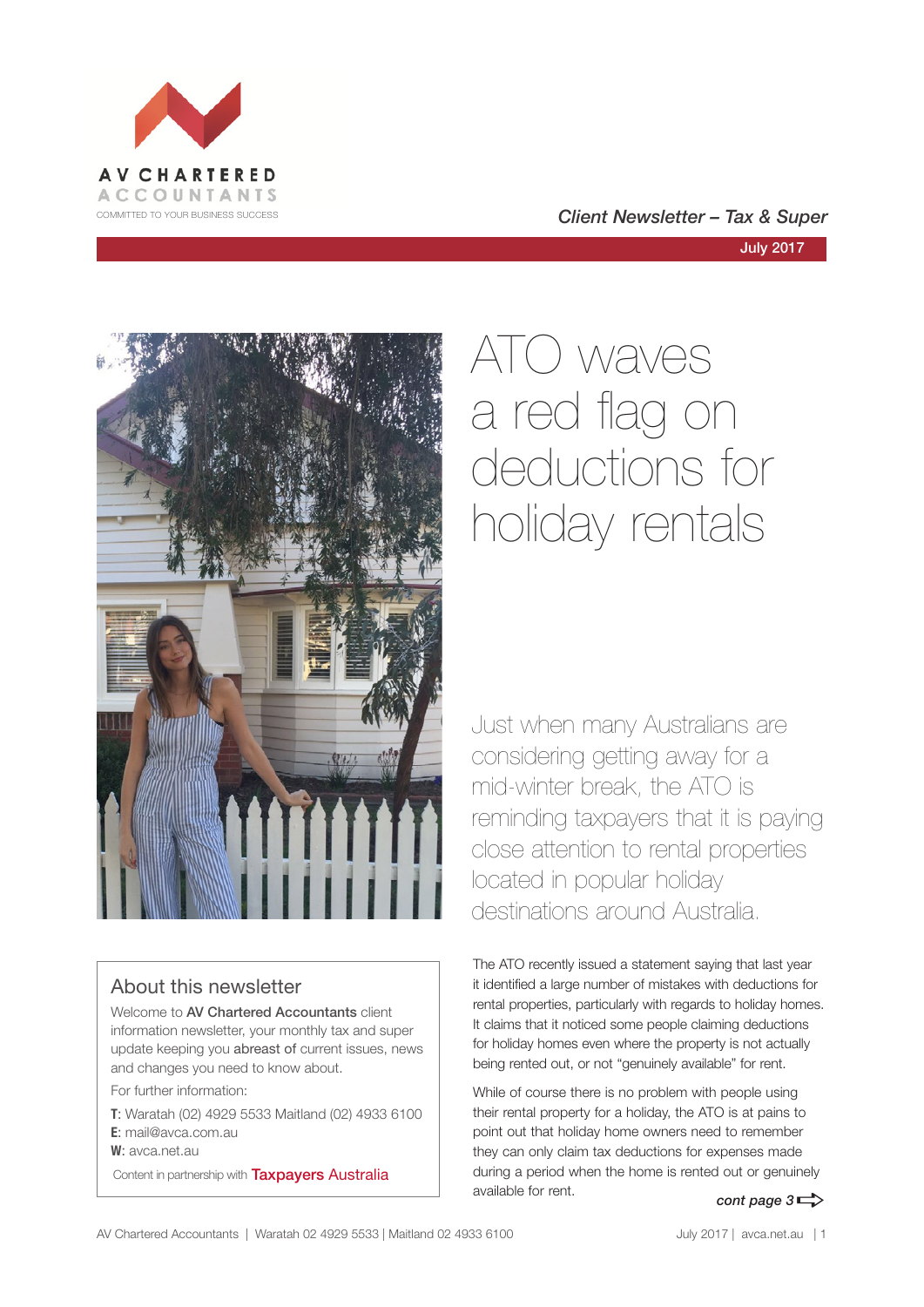

The ATO has stated that a trust's capital gains and franked distributions can, if not prevented by the trust deed, be streamed to beneficiaries for tax purposes by making these beneficiaries "specifically entitled" (more below) to the amounts. This allows beneficiaries to offset capital gains with their capital losses, apply applicable discounts and, subject to certain integrity rules, get the benefit of any franking credits attached to a franked distribution.

Capital gains and franked distributions to which no beneficiary is specifically entitled are allocated proportionately to a trust's beneficiaries based on their present entitlements to trust income (which generally is calculated by excluding capital gains and franked distributions to which any entity is specifically entitled). The trustee is taxed in respect of any amounts to which no beneficiary is specifically or presently entitled.

For tax purposes, a trustee can stream capital gains or franked distributions provided the trustee has the power (either express or implied, see below) under the trust deed.

Note that "net income of the trust" is defined in legislation. In the context of the taxation of trusts this is the equivalent legislative term to "taxable income". **!**

- An express power to stream may arise where the trust deed empowers the trustee to separately account for distinct classes of income or capital, and where entitlements of beneficiaries may then relate to those classes.
- A streaming power may be **implied** if the trust deed empowers the trustee to distribute income or capital at their absolute discretion and there is nothing further in the trust deed, or trust law in the relevant jurisdiction, which limits that power.

#### Specifically entitled

A beneficiary who is specifically entitled to a capital gain or franked distribution that has been received by a trust is generally assessed for tax on the gain or distribution. They also get the benefit of any franking credits attached to a franked distribution (subject to integrity rules).

A trustee of a resident trust can choose to be specifically entitled to a capital gain of their trust (making such a choice in the trust tax return), in which case the trustee is taken to be specifically entitled to all of the capital gain. This choice can only be made if no part of the capital gain is paid or applied for the benefit of a beneficiary.

However a trustee cannot choose to be specifically entitled to a franked distribution in the same manner.

#### Capital gains

If not prevented by the trust deed, a trust's capital gain can be streamed to beneficiaries for tax purposes (even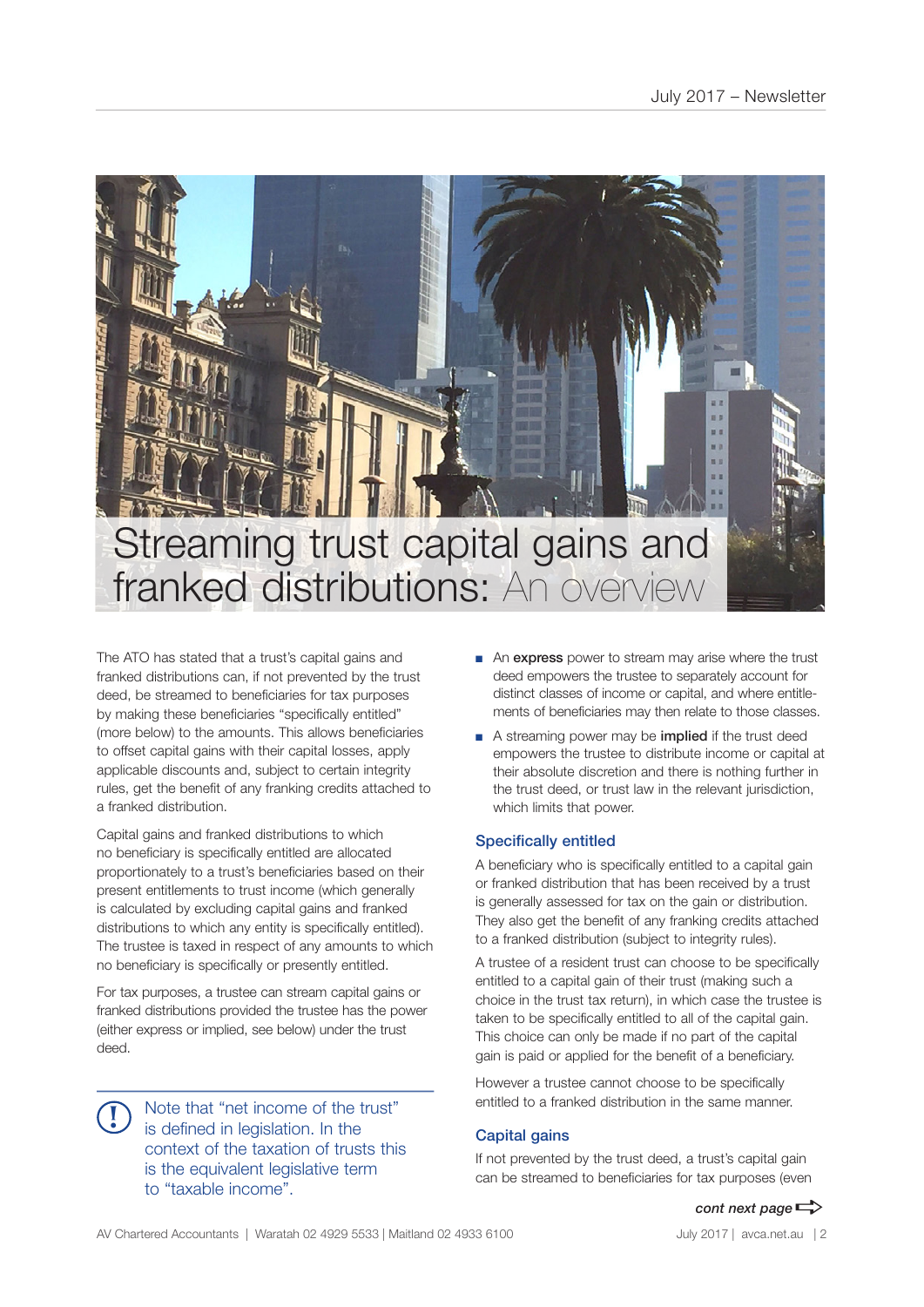#### Streaming trust capital gains and franked distributions: An overview *cont*

if they don't have a present entitlement to trust income) by making them specifically entitled to the capital gain. A trustee has until two months after the end of the income year to make a beneficiary specifically entitled to a capital gain (ordinarily, this is August 31).

The trustee of a resident trust may also choose to be assessed on a capital gain if no beneficiary has received or benefited from any amount relating to the gain during, or within two months of the end of, the income year. This allows a trustee to choose to pay tax on behalf of a beneficiary unable to immediately benefit from the gain.

Where no beneficiary has a specific entitlement to all or part of a capital gain, and the trustee has not chosen to be assessed on it, the capital gain is allocated to beneficiaries according to their present entitlements to trust income. Any part of a capital gain that isn't allocated to a beneficiary in this way is allocated to the trustee.

A beneficiary who has a capital gain streamed to them is treated as having an extra capital gain that they will then take into account in working out their own net capital gain for the income year.

#### Franked distributions

Franked distributions of a trust are taxed to the beneficiaries and the trustee in accordance with the rules contained in the relevant legislation (ask us for more). The rules specify how to:

- calculate the portion/share of a franked distribution that the trustee or a particular beneficiary will be assessed on
- allocate the franking credit attached to the distribution.

Note that to avoid double taxation of trust capital gains and franked distributions, there are specific rules that may be required to apply. Again, ask for our guidance should this match your circumstances.

#### ATO waves a red flag on deductions for holiday rentals *cont*

It also emphasises that property owners must understand that if they rent their property at a discount, or "mates rates", they can only claim deductions equal to the amount of rent charged. The ATO cites one case where the taxpayer had to pay back more than \$45,000 in tax from deduction claims made for a holiday home they were renting out to friends and family below the market rate.

Property owners should be aware that technology enhancements and the ATO's extensive use of data allows it to identify claims that can be deemed suspect, or in need of checking, now more than in past income years.

There is of course nothing untoward with rental property owners claiming a deduction on expenses for an investment property when it is rented out — this is a stalwart of the tax regime concerning investment property. But even if it isn't rented out, it is still possible to claim a deduction if the property is "genuinely available" for rent.

To ensure claims made regarding holiday rental property are less likely to be challenged by the ATO, there are four questions to keep in mind.

#### How do you advertise your rental property?

Owners need to advertise in a way that maximises exposure to potential tenants, such as an online site. Advertising in ways that limits exposure to potential tenants, such as by word of mouth, can mean that the ATO has more reason to think the property may not be "genuinely available" for rent.

#### What location and condition is your rental property in?

It is important that the rental property is in a location, and maintained in a condition, that tenants will want. If the property is poorly cared for, or in a remote and uninviting area, it is unlikely to be tenanted, and may not pass an ATO assessment as being genuinely available.

#### Are there reasonable conditions for renting the property, and is rent at market rates?

If an owner places unreasonable conditions that reduce the likelihood of the property being rented out, such as setting the rent above the market rate, the property may not be considered genuinely available for rent.

Likewise, if you, your family or your friends stay for free, your property will not meet the criteria during that time period. If the property is being tenanted at a discounted rate ("mates rates") then the allowable deductions are limited to the amount of rent charged, not market rates.

#### Are interested tenants accepted, unless there is a good reason not to?

If an owner refuses to rent out the property to interested potential tenants without a good reason, this indicates that they may not have a genuine intention to make income from the property and could be reserving it for private use. In this case, the property will probably not meet the ATO's criteria for being genuinely available for rent.  $\blacksquare$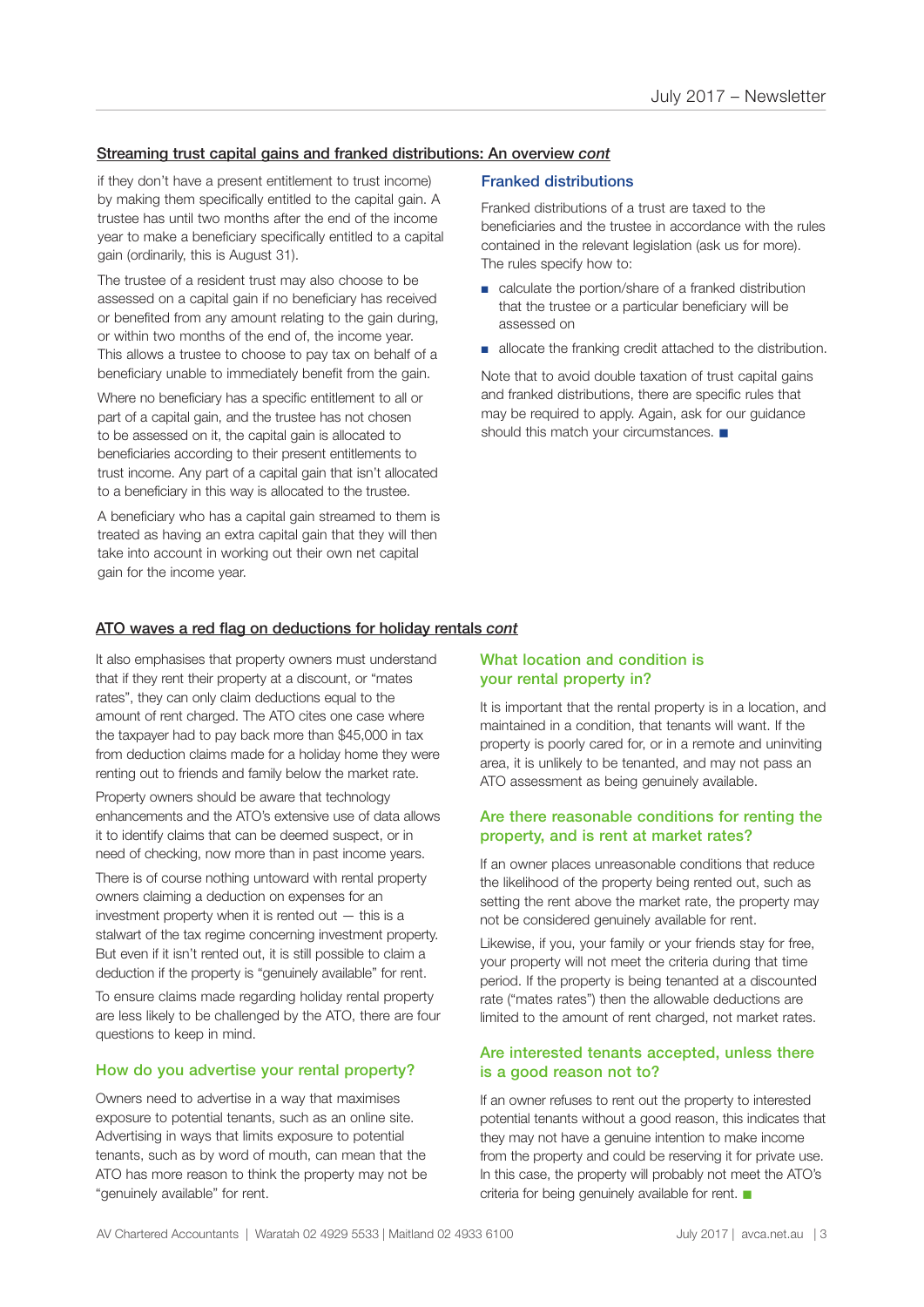# **Be prepared:**  What you need to bring to your tax return appointment

If you're coming in soon to discuss your tax return for yourself or your business, try not to turn up completely empty handed, or at least to turn up prepared with some records or electronic access to them.

To "be prepared" is not just a great scouting motto, but a wise approach for everyone, especially at Tax Time. It will also save a lot of time and effort for both yourself and for us.

If you are a new client, it is always smart to arm yourself with last year's tax return or access to it if online. This should have your personal details, tax file number, income streams, tax offsets, deductions, and other relevant information previously claimed. Also have your bank account details in the event that you're entitled to a refund.

If you use an online accounting solution, all or most your data should be available online for us to access. Most packages capture business transactions, and allow you to record data in real-time and in a format that we understand (as well as giving us access to it 24/7 so we can keep working on your return if we need to after the appointment is over).

## What to bring?

Here is a brief general checklist of things to prepare for your tax return appointment. Not all of the following will be relevant for everyone, but will depend on your own circumstances. Many of these items will be pre-filled, but it can't hurt to check.

### Income

- PAYG summaries from employers
- Bank statements for any interest received during the financial year
- Distributions from trusts, partnerships, managed super funds
- Allowances (car, travel, entertainment, meals etc)
- Government pensions and allowances
- Foreign income
- Capital gains for example, sale of shares or property
- **Dividends**
- Personal services income
- Net income/loss from business
- Rental income for example, from an investment property
- Lump sum termination payments
- Superannuation lump sum payments

#### Expenses for tax deductions

- Motor vehicle expenses based on business use percentage and kilometres travelled (include your log book if applicable)
- Travel and accommodation information domestic and overseas
- Work uniforms and other clothing expenses
- Courses, education and seminars
- Home office expenses
- Computer, software and repairs
- Tools and equipment
- Employee costs

## *cont next page* $\Rightarrow$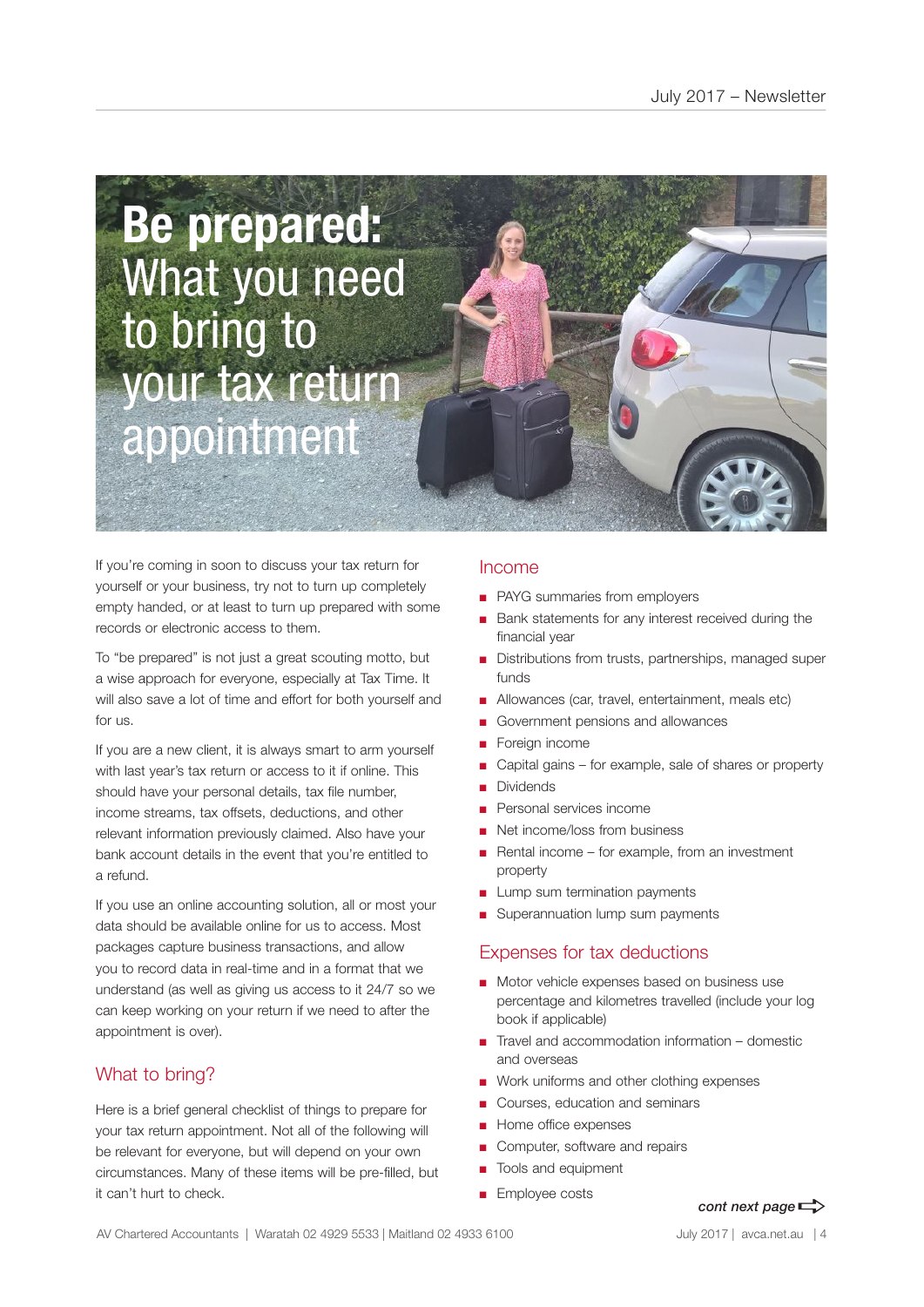#### Be prepared: What you need to bring to your tax return appointment *cont*

- Superannuation contributions
- Rent/lease payments
- Interest paid say on an investment property loan
- Dividend deductions
- Bank fees
- Low value pool deductions/depreciation
- Telephone and internet costs
- Freight and transport costs
- Utilities electricity, gas, water
- Legal and accounting fees
- Donations
- Income protection insurance
- Details of any asset purchases

It is highly recommended that you keep receipts for all expenses and possible tax deductions you are considering claiming for you or your business. It is also a good idea to scan and file them electronically so that they are accessible should you need them for audit purposes.

### If you're in business

Further to the above information, we may also require the following information for review, so it is recommended you scan or photocopy these:

- Bank and credit card statements
- Lease, hire purchase, chattel mortgage or other loan agreements to your business
- Business Activity Statements and Instalment Activity Statements and working papers
- Stock valuation figure after performing your June 30 stock take.

We will work through every allowable tax deduction available for you and/or your business. Don't forget to ask us what tax incentives are available to you which may work to increase your tax deductions.

If you have sold the family home in the last income year, although it is CGT-free we must still note in your individual tax return that this property has been sold. Rest assured that capital gains will not be calculated for this asset sale, although we will of course explain this to you before lodging on your behalf.  $\blacksquare$ **!**

## ACCELERATED DEPRECIATION FOR SMALL BUSINESS HAS BEEN EXTENDED

In the 2015-16 federal budget, the government increased the small business immediate deductibility threshold from \$1,000 to \$20,000, which was originally due to end at June 30, 2017. But a law amendment bill has recently been passed by Parliament that extends that measure by 12 months until June 30, 2018, after which the deductibility threshold will revert to \$1,000.

At the time of the original announcement, small businesses were defined as having an aggregate annual turnover of less than \$2 million. Announcements from the most recent federal budget however, and the new legislation, make it clear that the depreciation measure will not only be extended for a year but also extend to businesses with an aggregated annual turnover of less than \$10 million.

Small businesses can therefore continue to immediately deduct purchases of eligible assets costing less than \$20,000 first used or installed ready for use by June 30, 2018. Only a few assets are not eligible (such as horticultural plants and in-house software).

Assets valued at \$20,000 or more (which cannot be immediately deducted) can continue to be placed into a small business simplified depreciation pool and depreciated at 15% in the first income year and 30% each income year thereafter. The pool can also be immediately deducted if the balance is less than \$20,000 over this period (including existing pools).

The current "lock out" laws for the simplified depreciation rules (preventing small businesses from re-entering the simplified depreciation regime for five years if they opt out) will continue to be suspended until June 30, 2018.

This information has been prepared without taking into account your objectives, financial situation or needs. Because of this, you should, before acting on this information, consider its appropriateness, having regard to your objectives, financial situation or needs. Liability limited by a scheme approved under professional standards legislation (other than for acts or omissions of financial services licensees).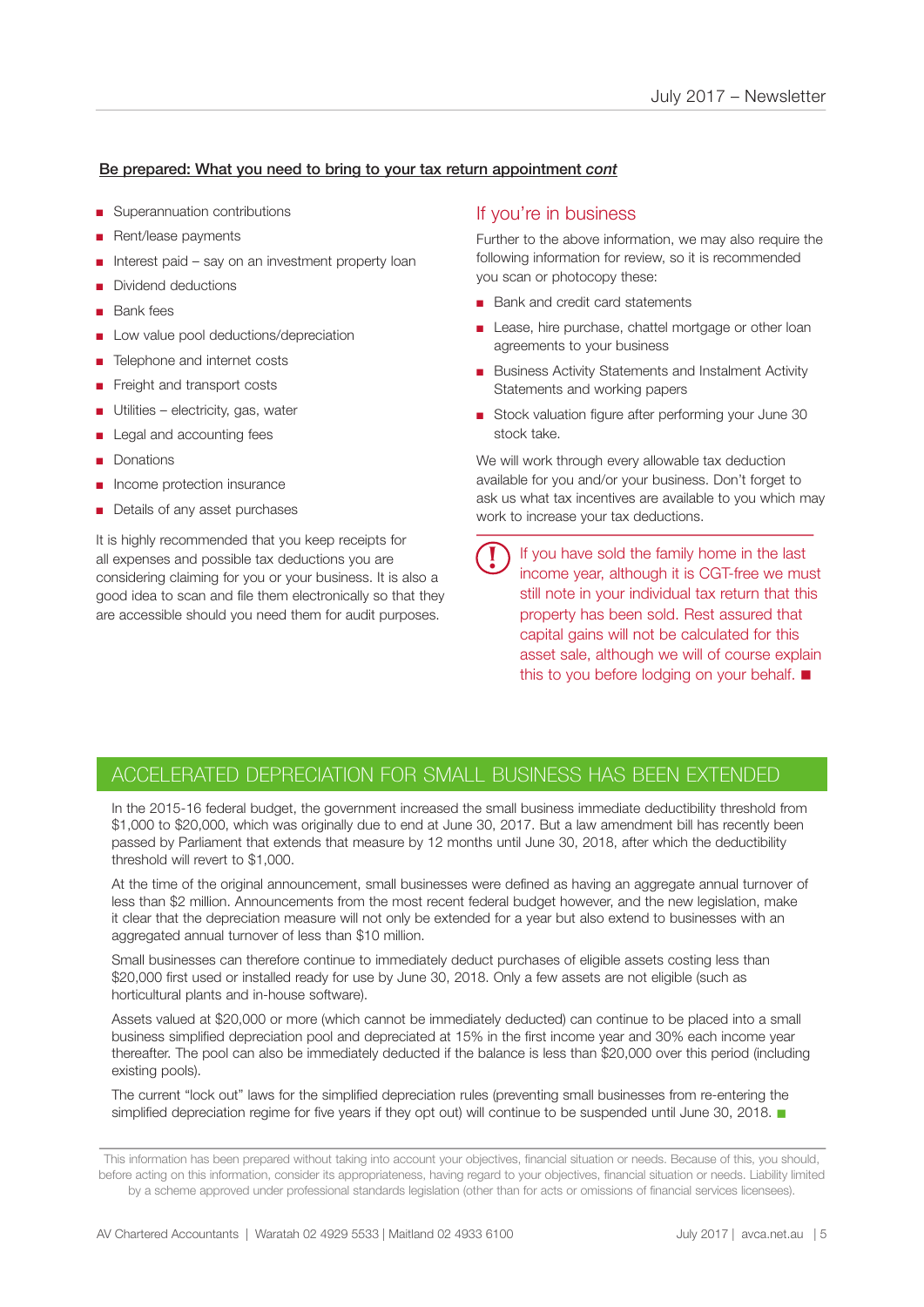

#### The ATO recently issued what it calls a "tax determination" which more clearly spells out the circumstances of what may be an allowable claim (under the general heading of "managing tax affairs"). The fact that you can deduct the fee that we charge you is the most widely known of these allowable deductions, but not everyone is aware that you can also make a claim for the costs of travel you incur where the purpose of the journey is to have your tax return prepared.

The Taxation Commissioner's view, as stated in the tax determination, is that such costs should be deductible. But, as with deducting the fee charged for such professional services, a non-negotiable stipulation is that the task must be carried out by a "recognised tax adviser".

The costs included in allowable claims (that are involved with managing tax affairs) include accommodation, meals, public transport fares and even travel insurance.

Importantly, to the extent that some of the travel costs relate to another non-related purpose, such expenditure is expected to be apportioned. The Commissioner states that this is required to be done in a "reasonable" way, although whether or not a method of apportionment is reasonable or not will depend on the facts of each case.

# Deduction tip: Can you claim the cost of travelling to this office?

Tax time has arrived, but before you have us lodge your return here is another deduction tip — should your circumstances allow (or file this away for next income year.)

Only the costs that reasonably relate to managing tax affairs are deductible.

According to the determination, taxpayers should be able to demonstrate the reasonableness of the apportionment methodology used, including keeping any relevant evidence, to support the deduction claimed. Evidence could include calendar entries, car odometer records, taxi fare receipts, journals showing time spent at meetings with the tax agent and time spent on private activities.

The tax determination includes three examples, which work to explain the different circumstances where either the total cost of travel is deductible, or a portion of that expenditure.

#### EXAMPLE 1: Sole purpose of travel

Maisie and John are partners who carry on a business of sheep farming on a station near Broken Hill. Every year they travel to Adelaide for the sole purpose of meeting with their tax agent to finalise preparation of their partnership return. They stay overnight at a hotel, meet with their tax agent the next day, and fly back to Broken Hill that night. The full cost of their trip, including taxi fares, meals, accommodation and travel insurance, is deductible. **cont page 8**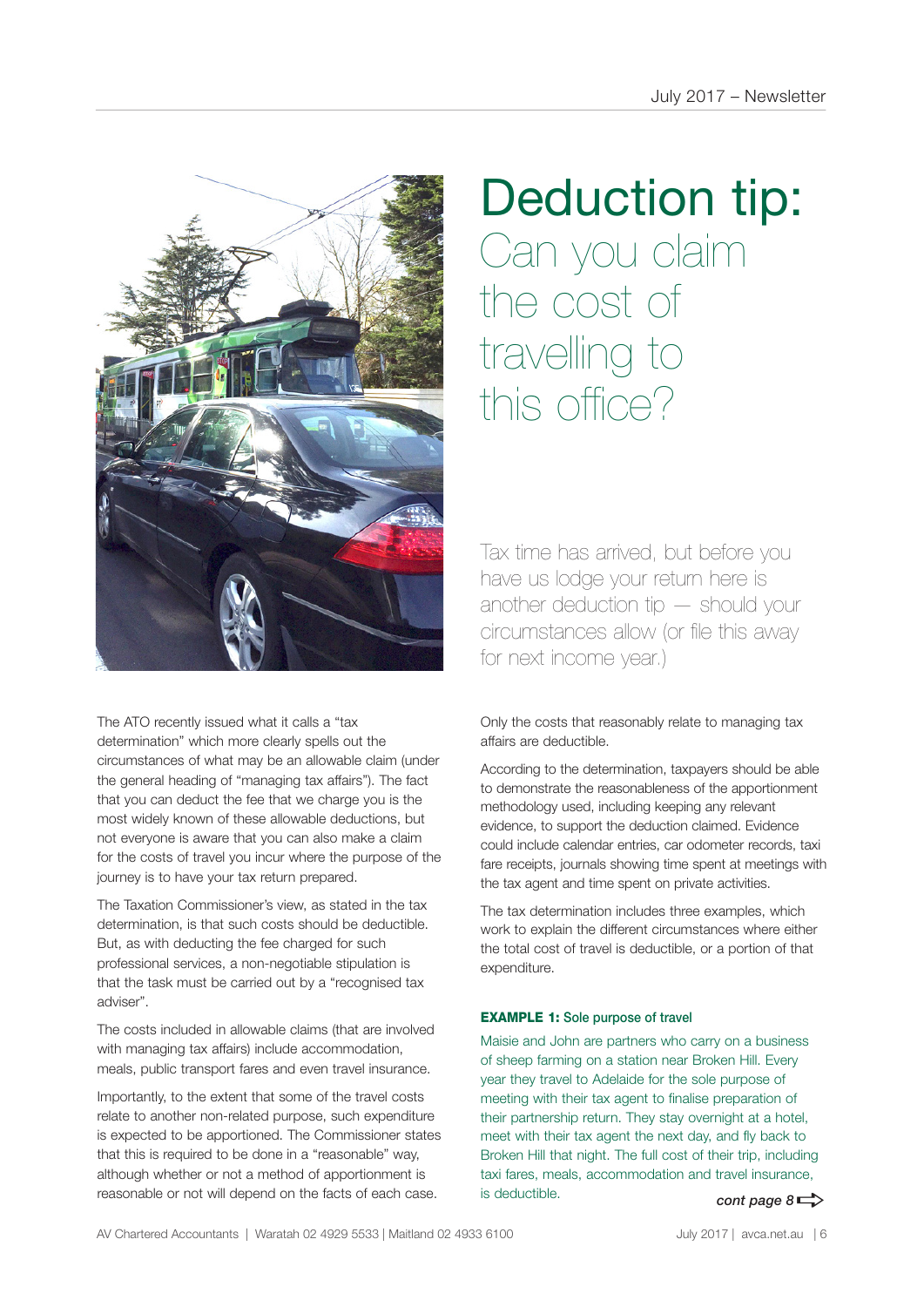

# Substantiation for mobile, home phone and internet costs

The ATO has issued guidance on making claims for mobile phone use as well as home phone and internet expenses, and says that if you use any of these for work purposes you should be able to claim a deduction if there are records to support claims. But the ATO points out that use for both work and private matters will require you to work out the percentage that "reasonably relates" to work use.

## Substantiating claims

In this area of deductions, it is a general ATO requirement that records are kept for a four-week representative period in each income year to claim a deduction of more than \$50. These records can include diary entries, including electronic records, and bills. "Evidence that your employer expects you to work at home or make some work-related calls will also help you demonstrate that you are entitled to a deduction," its guidance says.

## When you can't claim a deduction for your phone

Of course if your employer provides you with a phone for work use and also pays for usage (phone calls, text messages, data) then plainly you will not be able to claim a deduction. It would be the same if you pay for usage but are subsequently reimbursed by your employer.

## How to apportion work use of a mobile phone

As there are many different types of plans available, you will need to determine the work use using a reasonable basis.

#### Incidental use

If your work use is incidental and you are not claiming a deduction of more than \$50 in total, you can make a claim based on the following (without having to analyse the relevant invoices):

- \$0.25 for work calls made from a landline
- \$0.75 for work calls made from a mobile
- \$0.10 for text messages sent from a mobile.

#### Usage is itemised on bills

If you have a phone plan where you receive an itemised bill, you need to determine the percentage of work use over a four-week representative period, which can then be applied to the full year.

This percentage needs to be worked out using a reasonable basis. This could include:

- the number of work calls made as a percentage of total calls
- the amount of time spent on work calls as a percentage of total calls
- the amount of data downloaded for work purposes as a percentage of total downloads.

#### Usage is not itemised on bills

If however you have a phone plan where you don't receive an itemised bill, you can determine work use by keeping a record of all calls over a four-week representative period and then calculate the claim using a reasonable basis.

The ATO uses an example to further explain this.

#### *Example*

*Ahmed has a prepaid mobile phone plan that costs him \$50 a month. He does not receive a monthly bill so he keeps a record of his calls for a four-week representative period. During this four-week period Ahmed makes 25 work calls and 75 private calls. He worked for 11 months during the income year, having had one month of leave. He therefore calculates his work use as 25% (25 work calls out of 100 total calls). He claims a deduction of \$138 in his tax return (25% x \$50 x 11 months).*